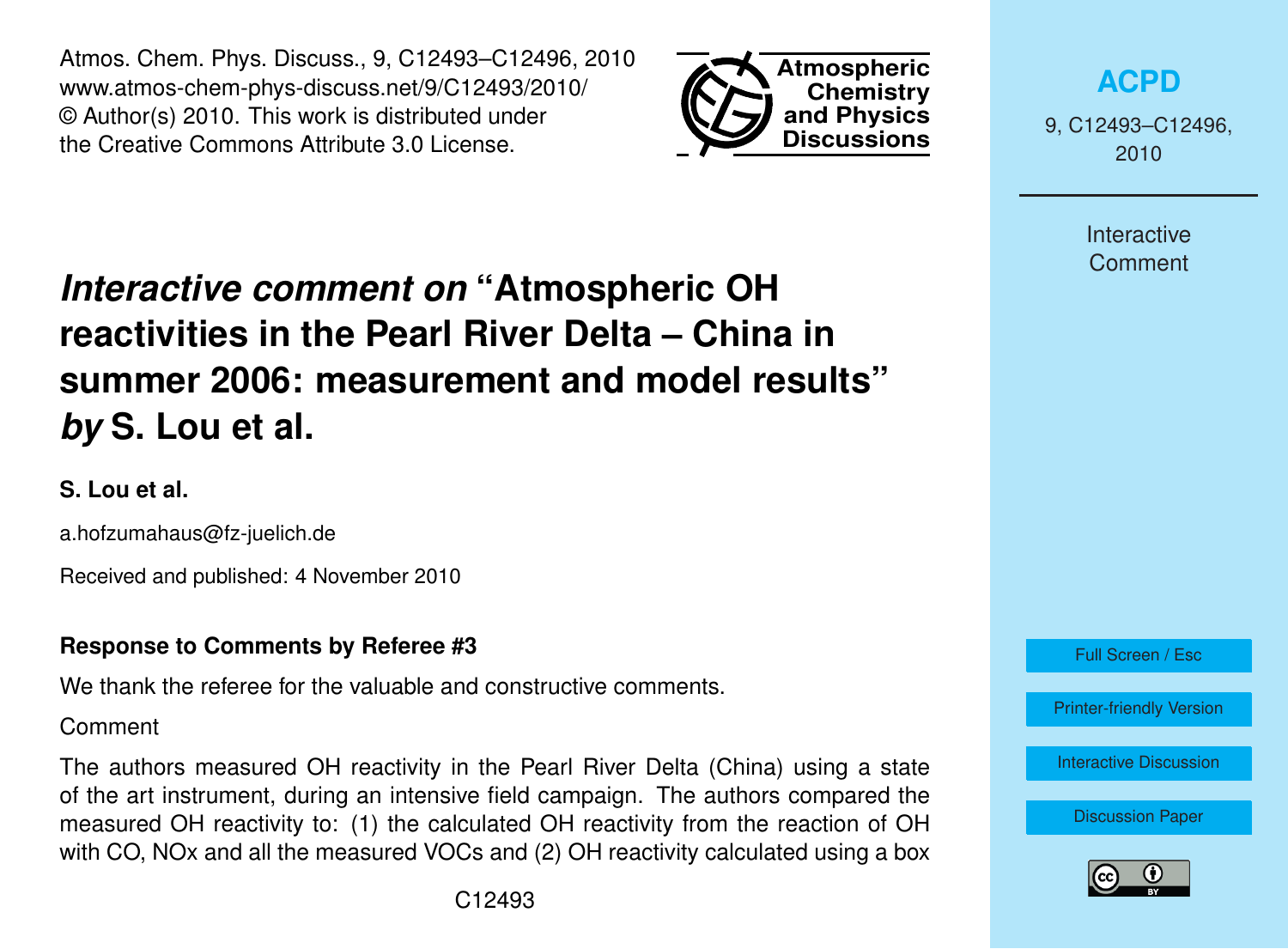model initialized by measured species. The results indicate a difference between measured and calculated OH reactivity, whereas the box model reproduces well observed OH reactivity during daytime. The authors argued that these results suggest that the missing OH reactivity is mainly due unmeasured secondary chemistry products. Direct measurement of OH reactivity is a valuable tool to understand the tropospheric ozone and secondary organic aerosols production as well as the oxidative capacity of the atmosphere. I would like to see this paper published because of the importance of the data.

## **Comment**

1. Pag 17036, lines 12-14. It is a bit surprising that the discrepancy between measured and calculated OH reactivity during daytime is very similar (around a factor of 2) to the nighttime differences even if in the first case the emission are mainly anthropogenic whereas during nighttime they are mainly biogenic.

## Response

We agree that this is a surprising observation, given the fact that the explained and the missing reactivity exhibit pronounced diurnal cycles with changing anthropogenic input during day and night.

## **Comment**

2. Pag. 17044, lines 5-10. The ozone (up to 50 ppb ) introduced in the reactor to produce OH when ambient ozone concentration is low, could react with the atmospheric sample and modify the atmospheric composition under observation?

### Response

Ozone was added when ambient ozone was low or when zero decay measurements were performed in humidified synthetic air. The addition of a small flow that contains ozone has three effects. (1) A marginal dilution (2 %) of the main flow occurs, which is corrected in the evaluation of the measured OH reactivities. (2) The added ozone 9, C12493–C12496, 2010

> Interactive **Comment**



[Printer-friendly Version](http://www.atmos-chem-phys-discuss.net/9/C12493/2010/acpd-9-C12493-2010-print.pdf)

[Interactive Discussion](http://www.atmos-chem-phys-discuss.net/9/17035/2009/acpd-9-17035-2009-discussion.html)

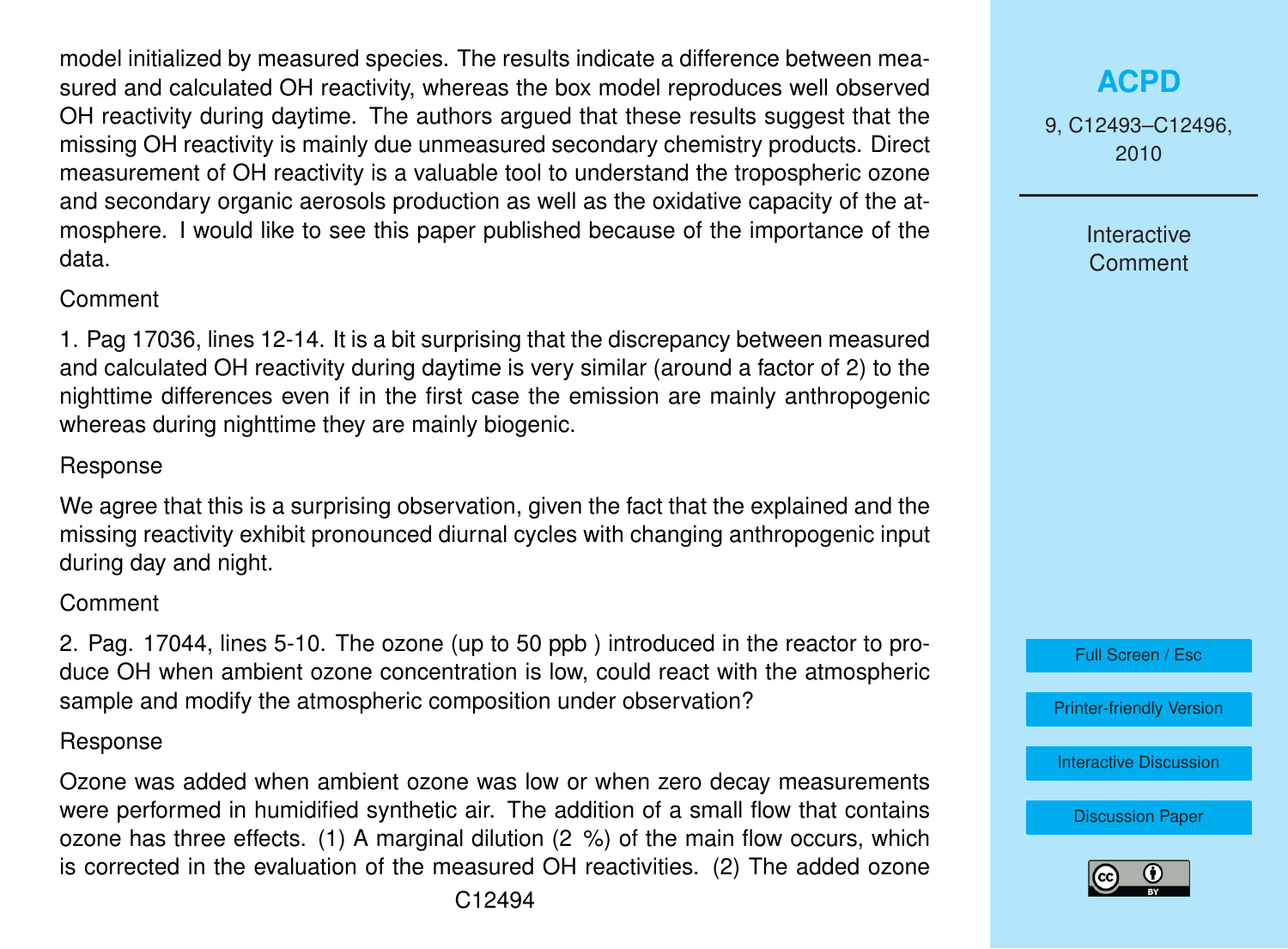can react with OH and thereby increase the reactivity of the sampled gas. This effect is negligibly small (0.1 s<sup>-1</sup>). (3) The ozone may deplete some of the OH reactants (e.g., NO,  $NO<sub>2</sub>$ , isoprene, or alkenes) in the flow tube. The corresponding change of reactivity is calculated to be less than 0.1% over the measured lifetimes of OH. We have added an explanation of these influences by ozone in the experimental section 3.1.

### Comment

3. Pag. 17048, lines 3-6 Usually the emissions of NOx and CO have a diurnal cycle, why the contribution at the OH reactivity of CO and NOx is flat during the day?

## Response

CO and NOx showed pronounced, diurnal cycles with maximum values at nighttime and at early morning, and minimum values during daytime (Fig. 3). As mentioned in the paper (section 6.1), there were few local anthropogenic emissions during daytime (except for the days with biomass combustion), while traffic emissions played a significant role at night. One possible reason were local traffic regulations banning heavy Diesel trucks during daytime from 7:00 to 21:00 in PRD (see also Garland et al., 2008).

# Comment

4. Minor points: Pag. 17040, line 14. ". . .if all atmospheric OH reactants are completely measured." and if the relative reaction rate ki are correctly measured.

# Response

We have changed the sentence.

Comment

5. Pag. 17046, line 10. Why is 1900 ppb and not 1770 ppb, used as mean  $CH<sub>4</sub>$ concentration?

9, C12493–C12496, 2010

> Interactive **Comment**

Full Screen / Esc

[Printer-friendly Version](http://www.atmos-chem-phys-discuss.net/9/C12493/2010/acpd-9-C12493-2010-print.pdf)

[Interactive Discussion](http://www.atmos-chem-phys-discuss.net/9/17035/2009/acpd-9-17035-2009-discussion.html)